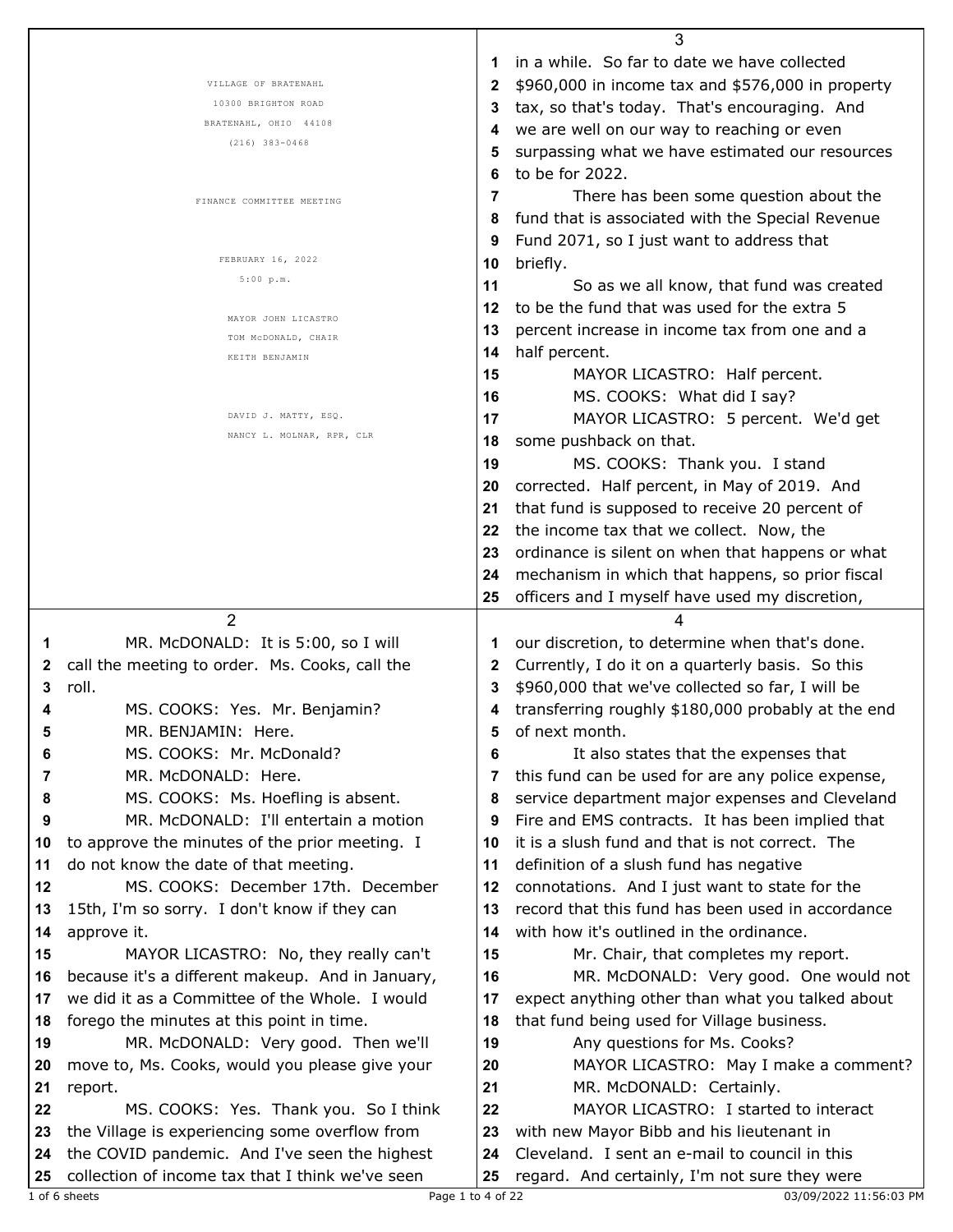|    | 5                                                                                        |              | $\overline{7}$                                                                                         |
|----|------------------------------------------------------------------------------------------|--------------|--------------------------------------------------------------------------------------------------------|
| 1. | aware of the contractual agreement we have for                                           | 1            | the hall. (Laughter.)                                                                                  |
| 2  | fire and EMS. They were intrigued to find out                                            | $\mathbf{2}$ | Okay. We're going to skip that one and                                                                 |
| 3  | that it's indicative of our symbiotic                                                    | 3            | we're going to Ordinance 4134, confirming, and I                                                       |
| 4  | relationship.                                                                            | 4            | would move, ask for a motion to approve Ordinance                                                      |
| 5  | The fact that Ms. Cooks has been                                                         | 5            | 4134 confirming the appointment of Matthew I.                                                          |
| 6  | diligent in getting us current with that was a                                           | 6            | Woisnet as a full-time police officer.                                                                 |
| 7  | huge help. It certainly never helps to have a                                            | 7            | MR. BENJAMIN: Are we skipping                                                                          |
| 8  | new administration and find out that the one                                             | 8            | Resolution 1245?                                                                                       |
| 9  | thing we're obligated to pay is in arrears. It's                                         | 9            | MR. McDONALD: I am.                                                                                    |
| 10 | not in arrears. Diana has been great about                                               | 10           | MAYOR LICASTRO: I asked Tom to do so.                                                                  |
| 11 | prioritizing payments. I want to thank her for                                           | 11           | That's the gist of our discussion in Committee of                                                      |
| 12 | doing that. And it allowed me to get off on the                                          | 12           | the Whole. I have DS Architects coming. Jill                                                           |
| 13 | right foot with the Cleveland officials. Thank                                           | 13           | Akins will give us her recommendation. It seems                                                        |
| 14 |                                                                                          | 14           | redundant to do it here without them in the room.                                                      |
|    | you.<br>MS. COOKS: Thank you.                                                            |              | MR. BENJAMIN: Okay.                                                                                    |
| 15 |                                                                                          | 15           |                                                                                                        |
| 16 | MR. McDONALD: We always want to pay the                                                  | 16           | MS. BURKE-JONES: We skipped 43 as well?<br>MAYOR LICASTRO: That's on Finance.                          |
| 17 | current the police and fire bills on that. Very                                          | 17           | MR. BENJAMIN: So then I make a motion                                                                  |
| 18 | good.                                                                                    | 18           |                                                                                                        |
| 19 | Any other questions or comments about                                                    | 19           | to recommend Ordinance 4134 for passage at                                                             |
| 20 | the Fiscal Officer's report? Then presenting                                             | 20           | tonight's regular meeting.                                                                             |
| 21 | Resolution 1244, authorizing and approving a                                             | 21           | MR. McDONALD: Thank you. Any                                                                           |
| 22 | settlement and joint mutual release of claims                                            | 22           | discussion?                                                                                            |
| 23 | with Shannon Darby.                                                                      | 23           | MAYOR LICASTRO: Chief, if you would,                                                                   |
| 24 | Can I get a second?                                                                      | 24           | discuss the process and the nature of why we                                                           |
| 25 | MR. BENJAMIN: Second.                                                                    | 25           | created this ordinance, would you, please.                                                             |
|    | Molnar Reporting Services, LLC<br>(440) 340-6161                                         |              | Molnar Reporting Services, LLC<br>(440) 340-6161                                                       |
|    |                                                                                          |              |                                                                                                        |
|    | 6                                                                                        |              | 8                                                                                                      |
| 1  | MR. McDONALD: Discussion?                                                                | 1            | CHIEF LOBELLO: Our benefits related to                                                                 |
| 2  | MAYOR LICASTRO: Why don't you refer                                                      | 2            | full-time employment in the Village are codified                                                       |
| 3  | that to Mr. Matty.                                                                       | 3            | and have been for quite sometime. The nature of                                                        |
| 4  | MR. McDONALD: Mr. Matty.                                                                 |              | the lateral that we did for this officer was to                                                        |
|    | MR. MATTY: Mr. Chairman, the settlement                                                  | 5            | incentivize and entice other officers to come to                                                       |
| 6  | agreement that you have before you for passage                                           | 6            | the Village of Bratenahl.                                                                              |
| 7  | this evening is an agreement that speaks for                                             | 7            | So this piece of legislation here, the                                                                 |
| 8  | itself. And if you have any questions, I'd be                                            | 8            | only difference between this and a normal hire is                                                      |
| 9  | more than happy to answer them. Thank you.                                               | 9            | that it allows us to use his prior service time                                                        |
| 10 | MR. McDONALD: I think we talked about                                                    | 10           | to count towards his vacation approval. So                                                             |
| 11 | this quite a bit in Council. Any discussion on                                           | 11           | rather than having to wait an entire year to get                                                       |
| 12 | 1244? Entertain a motion for approval for 1244.                                          | 12           | one week's vacation, we're using his prior                                                             |
| 13 | MR. BENJAMIN: I move approval of                                                         | 13           | service time as if he worked in our Village as a                                                       |
| 14 | Resolution 1244 at tonight's regular meeting.                                            | 14           | policeman for a year. So he's going to be                                                              |
| 15 | MR. McDONALD: Are we approving to                                                        | 15           | eligible for his vacation as if he were here a                                                         |
| 16 | recommend it?                                                                            | 16           | year. It's the only difference between this and                                                        |
| 17 | MR. BENJAMIN: Yeah, to recommend                                                         | 17           | a normal hire.                                                                                         |
| 18 | Resolution 1244 for tonight's regular meeting.                                           | 18           | MAYOR LICASTRO: This is the first of                                                                   |
| 19 | MR. McDONALD: All in favor? Aye.                                                         | 19           | our lateral hires. We have other candidates                                                            |
| 20 | MR. BENJAMIN: Aye. Is it just us?                                                        | 20           | being interviewed. We never really had an                                                              |
| 21 | (Laughter.)                                                                              | 21           | ordinance confirming the employment of a police                                                        |
| 22 | MR. McDONALD: Yes. (Laughter.)                                                           | 22           | officer before. That's why we're doing it in                                                           |
| 23 | MAYOR LICASTRO: For the record, I say                                                    | 23           | this manner tonight.                                                                                   |
| 24 | aye as well if it makes you feel better.                                                 | 24           | MR. MATTY: Correct, Mayor. In fact,                                                                    |
| 25 | MR. McDONALD: Why don't we go out in<br>Molnar Reporting Services, LLC<br>(440) 340-6161 | 25           | this is one that needs to be done because of the<br>Molnar Reporting Services, LLC<br>$(440)$ 340-6161 |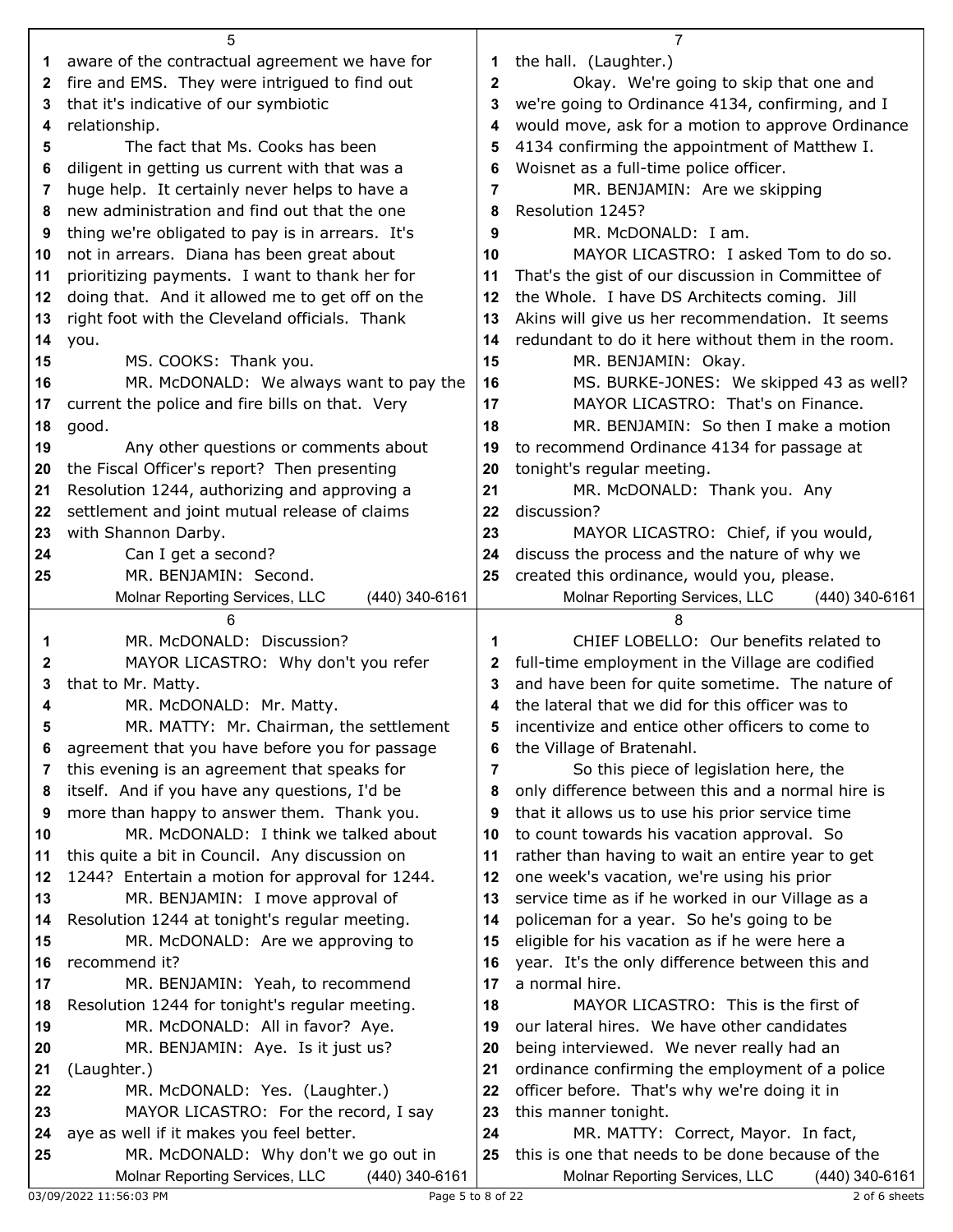|              | 9                                                                                                  |                | 11                                                                                               |  |
|--------------|----------------------------------------------------------------------------------------------------|----------------|--------------------------------------------------------------------------------------------------|--|
| 1            | additional benefit being offered. And the Chief                                                    | 1              | to what an officer in our department would have                                                  |  |
| $\mathbf{2}$ | and I have discussed this. And Council should                                                      | $\mathbf{2}$   | with their amount of time.                                                                       |  |
| 3            | know, I'll give you an example, last night at                                                      | 3              | MAYOR LICASTRO: Thank you for that                                                               |  |
| 4            | Brecksville Council, they hired three new                                                          | 4              | clarification.                                                                                   |  |
| 5            | patrolmen. And this was based on a very small                                                      | 5              | MR. MATTY: By just changing the                                                                  |  |
| 6            | applicant pool, but Council should know that two                                                   | 6              | effective date for vacation of their date of                                                     |  |
| 7            | of the three policemen were from the Crisis                                                        | 7              | hire.                                                                                            |  |
| 8            | Intervention Department in the City of Cleveland                                                   | 8              | CHIEF LOBELLO: Correct.                                                                          |  |
| 9            | Police Department. They seem to be very well                                                       | 9              | MR. MATTY: Which is why you see in the                                                           |  |
| 10           | qualified. They have been with Cleveland five                                                      | 10             | legislation we're actually giving an effective                                                   |  |
| 11           | and six years respectively.                                                                        | 11             | date of '21 rather than '22, when he's actually                                                  |  |
| 12           | I would like Council to know that your                                                             | 12             | starting.                                                                                        |  |
| 13           | legislation that allows the Chief to do a 75                                                       | 13             | MAYOR LICASTRO: And if I can just                                                                |  |
| 14           | percent hire based on tenure, most of the                                                          | 14             | reiterate, Lt. Soric does interviews, home                                                       |  |
| 15           | municipalities in the area are giving 100 percent                                                  | 15             | visits. We do a psychological exam. Of course a                                                  |  |
| 16           | for their past service, not 75 percent. So if                                                      | 16             | physical. It's a very exhaustive process. And                                                    |  |
| 17           | the Chief is so inclined, he may recommend to you                                                  | 17             | eventually the candidates, if they pass muster                                                   |  |
| 18           | that you change that ordinance going forward so                                                    | 18             | through the various steps as described, will meet                                                |  |
| 19           | that he at least can represent to the lateral                                                      | 19             | and interview with the Chief and I. I think we                                                   |  |
| 20           | transfers that they would come in with 100                                                         | 20             | have one scheduled next week, but the process is                                                 |  |
| 21           | percent of past credit.                                                                            | 21             | that thorough with all candidates. It's a little                                                 |  |
| 22           | This officer had 16 months of credit at                                                            | 22             | more complicated with lateral, because these                                                     |  |
| 23           | Willoughby and the Chief could only give him                                                       | 23             | individuals are officers elsewhere.                                                              |  |
| 24           | credit for 12. So if you go one for one with                                                       | 24             | And I want to thank Lt. Soric for                                                                |  |
| 25           | these officers, you may pick up some good lateral                                                  | 25             | persevering through, like he said, a very                                                        |  |
|              | Molnar Reporting Services, LLC<br>(440) 340-6161                                                   |                | Molnar Reporting Services, LLC<br>$(440)$ 340-6161                                               |  |
|              |                                                                                                    |                |                                                                                                  |  |
|              | 10                                                                                                 |                | 12                                                                                               |  |
| 1            | transfers in the future, which, of course, we                                                      | 1              | time-consuming grind, but we're hopeful we're                                                    |  |
| 2            | could use. Thank you.                                                                              | $\mathbf{2}$   | getting one on board, we hope to have a couple                                                   |  |
| 3            | MAYOR LICASTRO: Mr. McDonald, may I ask                                                            | 3              | more to bring us up to full staffing relatively                                                  |  |
| 4            | for some clarity on this process from Lt. Soric?                                                   | 4              | soon. So thank you, Lieutenant.                                                                  |  |
| 5            | MR. McDONALD: Absolutely.                                                                          | 5              | MR. TAYLOR: This gentleman is from                                                               |  |
| 6            | MAYOR LICASTRO: He's handling the                                                                  | 6              | Willoughby?                                                                                      |  |
| 7            | lateral transfer process. Why don't you give us                                                    | $\overline{7}$ | LT. SORIC: Correct.                                                                              |  |
| 8            | an overview how that proceeds.                                                                     | 8              | MR. McDONALD: Very good. And we did                                                              |  |
| 9            | LT. SORIC: So we had a total of five                                                               | 9              | pass that recommendation to the --                                                               |  |
| 10           | apply for the lateral, through the lateral                                                         | 10             | MAYOR LICASTRO: You haven't voted on                                                             |  |
| 11           | transfer. We're still working the others. And                                                      | 11             | it. You just asked for discussion. You haven't                                                   |  |
| 12<br>13     | it is a very time-consuming process. Sometimes a                                                   | 12<br>13       | voted.<br>MR. McDONALD: I would entertain a                                                      |  |
| 14           | few months. I'm trying to work through as                                                          | 14             |                                                                                                  |  |
| 15           | quickly as I can through the manpower shortage,                                                    | 15             | motion to approve for recommendation to the<br>Council of the Whole for passage.                 |  |
| 16           | but it is enticing to have equal vacation<br>transfer over to get as many candidates as we         | 16             | MR. BENJAMIN: So moved.                                                                          |  |
| 17           | can. So that's just a perk that will help have                                                     | 17             | MR. McDONALD: Very good. Aye.                                                                    |  |
| 18           | more people apply.                                                                                 | 18             | MR. BENJAMIN: Aye.                                                                               |  |
| 19           | CHIEF LOBELLO: Just to reiterate, the                                                              | 19             | MR. McDONALD: My aye is seconded.                                                                |  |
| 20           | time is transferring over into our vacation                                                        | 20             | MAYOR LICASTRO: So you have to go aye                                                            |  |
| 21           | schedule, not from the vacation schedule of the                                                    | 21             | aye. Pretend you're in the Navy.                                                                 |  |
| 22           | department from which they came. So if the                                                         | 22             | MR. McDONALD: Very good. And then                                                                |  |
| 23           | department from which they came or come has                                                        | 23             | 4135, establishing annual appropriations for the                                                 |  |
| 24           | better a vacation schedule than ours, we're not                                                    | 24             | fiscal year ending December the 31st. Those                                                      |  |
| 25           | giving them that. We're just giving them equal<br>Molnar Reporting Services, LLC<br>(440) 340-6161 | 25             | appropriations are totaling for that year --<br>Molnar Reporting Services, LLC<br>(440) 340-6161 |  |

3 of 6 sheets Page 9 to 12 of 22 03/09/2022 11:56:03 PM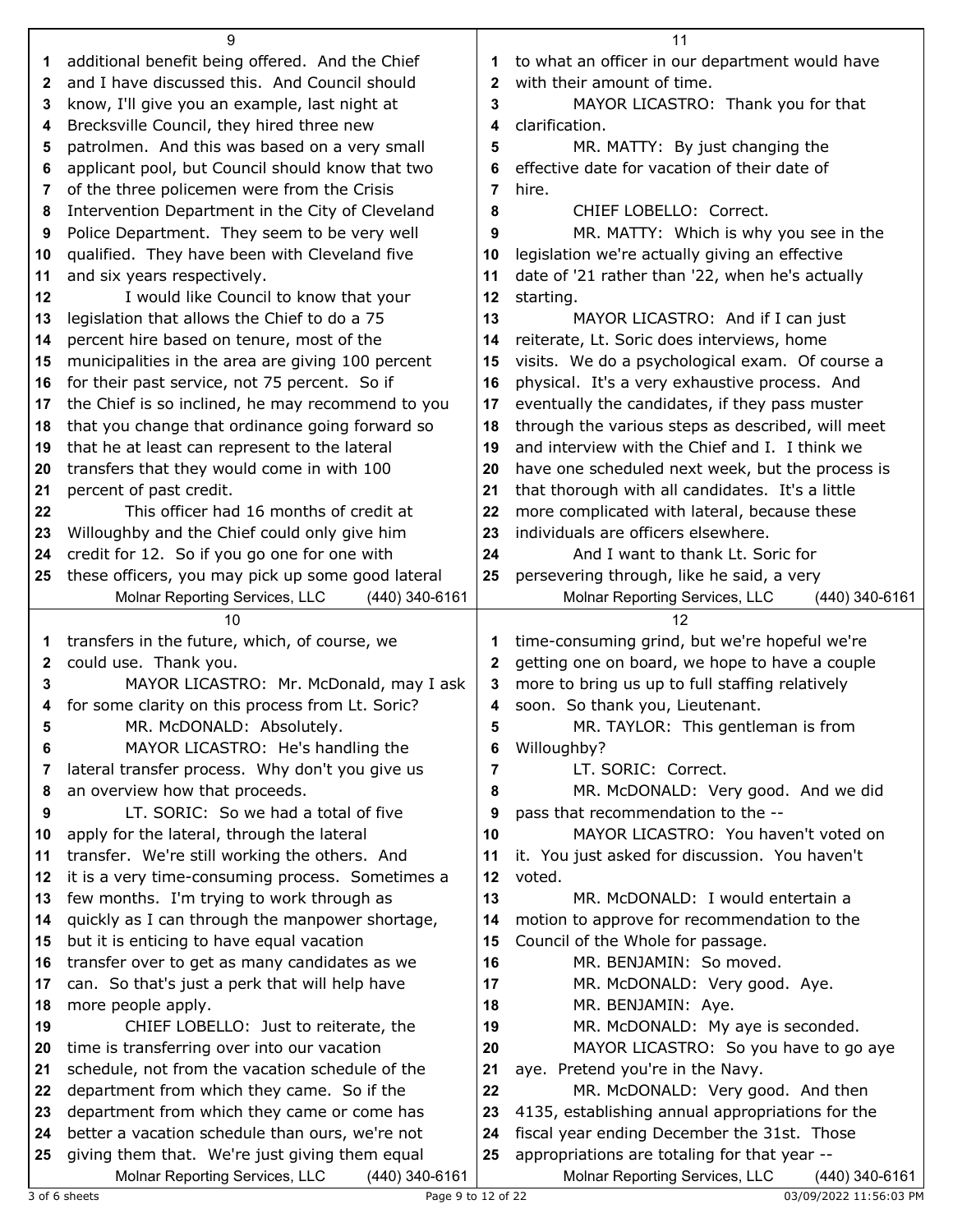|    | 13                                                                                                  |    | 15                                                                                         |  |
|----|-----------------------------------------------------------------------------------------------------|----|--------------------------------------------------------------------------------------------|--|
| 1  | MS. COOKS: I'll do it for the record.                                                               | 1  | if we need to move money from here to there. It                                            |  |
| 2  | \$5,018,079.                                                                                        | 2  | makes all the sense in the world.                                                          |  |
| 3  | MR. McDONALD: Very good. Entertain a                                                                | 3  | Now, do you want to talk about the bonds                                                   |  |
| 4  | motion to approve recommendation of that to                                                         | 4  | and what we're doing here?                                                                 |  |
| 5  | Council of the Whole.                                                                               | 5  | MS. COOKS: Sure. Reiterating, I liken                                                      |  |
|    | MR. BENJAMIN: So move.                                                                              |    |                                                                                            |  |
| 6  |                                                                                                     | 6  | it to your personal credit. If you have \$1,000                                            |  |
| 7  | MR. McDONALD: Aye.                                                                                  | 7  | credit limit and you want that ratio that you                                              |  |
| 8  | MR. BENJAMIN: Aye.                                                                                  | 8  | often hear about, you want that to be as low as                                            |  |
| 9  | MAYOR LICASTRO: Do you want Ms. Cooks                                                               | 9  | possible so that your buying power is higher.                                              |  |
| 10 | to give an overview in her process?                                                                 | 10 | That is pretty much what your bond rating does.                                            |  |
| 11 | MR. McDONALD: Yes.                                                                                  | 11 | So I submit, I will submit this document                                                   |  |
| 12 | MS. COOKS: In keeping with state                                                                    | 12 | to the county if and after it's approved by                                                |  |
| 13 | auditor's recommendation for keeping                                                                | 13 | Council and signed by the Mayor and me, and then                                           |  |
| 14 | appropriations low and appropriating as                                                             | 14 | I will do a Fiscal Officer's certification and it                                          |  |
| 15 | necessary, these are what we need to operate                                                        | 15 | will be sent to the county who already has my                                              |  |
| 16 | minimally. And I recommend to Council that                                                          | 16 | estimated resources. And when we're audited, the                                           |  |
| 17 | project by project that we appropriate funds that                                                   | 17 | auditors will ask for both of those documents to                                           |  |
| 18 | are in excess of what we have appropriated in                                                       | 18 | see if we adhere to that. And when our notes go                                            |  |
| 19 | this document.                                                                                      | 19 | to market in July, they will use that rating from                                          |  |
| 20 | MR. BENJAMIN: Thank you. It was                                                                     | 20 | the county to determine whether we're AAA or AA                                            |  |
| 21 | explained very well in your e-mail to us. And I                                                     | 21 | or what our actual level is. So it's very                                                  |  |
| 22 | agree that that sounds like a sound way to go.                                                      | 22 | important that we keep that ratio under control.                                           |  |
| 23 | And let's not appropriate monies if we don't                                                        | 23 | MAYOR LICASTRO: It helps our bond                                                          |  |
| 24 | think we need them appropriated at this time.                                                       | 24 | rating so we get lower interest rates. Tom, this                                           |  |
| 25 | MAYOR LICASTRO: Can I add a nuance to                                                               | 25 | is your livelihood, I don't need to speak for                                              |  |
|    | Molnar Reporting Services, LLC<br>(440) 340-6161                                                    |    | Molnar Reporting Services, LLC<br>(440) 340-6161                                           |  |
|    | 14                                                                                                  |    |                                                                                            |  |
|    |                                                                                                     |    | 16                                                                                         |  |
| 1  | that? So let's say, for example, we want to buy                                                     | 1  | you.                                                                                       |  |
| 2  | another police car, just as an example. That                                                        | 2  | MR. McDONALD: Yes. It makes all the                                                        |  |
| 3  | necessitates legislation. So the auditors then                                                      | 3  | sense in the world. It makes it more efficient                                             |  |
| 4  | look at the legislation as giving Ms. Cooks the                                                     | 4  | actually. Okay. We did approve that for                                                    |  |
| 5  | authority to proceed with the purchase.                                                             | 5  | recommendation.                                                                            |  |
| 6  | So rather than putting in, oh, maybe                                                                | 6  | MR. BENJAMIN: We did. Did we not?                                                          |  |
| 7  | we'll buy one car, maybe we'll buy two, something                                                   | 7  | Pretty sure we did.                                                                        |  |
| 8  | that's nebulous and nonspecific, this allows                                                        | 8  | MAYOR LICASTRO: You can do it again if                                                     |  |
| 9  | legislation to backup the action taken by the                                                       | 9  | it makes you feel better. You can go aye aye                                               |  |
| 10 | Fiscal Department for a specific amount, not                                                        | 10 | real quick. (Laugher.)                                                                     |  |
| 11 | something that's just an estimate. And that                                                         | 11 | MR. McDONALD: Ordinance 4136, pay                                                          |  |
| 12 | pertains to other projects as well. So as we go                                                     | 12 | claims, in the amount, total amount of --                                                  |  |
| 13 | forward and approve these projects, we'll have                                                      | 13 | MS. COOKS: I'll say for the record.                                                        |  |
| 14 | legislation to do so if he they exceed the                                                          | 14 | MR. McDONALD: Go right ahead.                                                              |  |
| 15 | minimum.                                                                                            | 15 | MS. COOKS: \$144,728.69.                                                                   |  |
| 16 | And that gives Ms. Cooks the wherewithal                                                            | 16 | MR. McDONALD: I entertain a motion to                                                      |  |
| 17 | to say to the auditors, okay, we appropriated for                                                   | 17 | approve that for approval to the Council of the                                            |  |
| 18 | this. Here's the legislation that supports it.                                                      | 18 | Whole.                                                                                     |  |
| 19 | It's much cleaner. And the other factor, you                                                        | 19 | MR. BENJAMIN: So moved.                                                                    |  |
| 20 | want to talk about bond rating, Mr. McDonald,                                                       | 20 | MR. McDONALD: Seconded, and aye.                                                           |  |
| 21 | since it's your business.                                                                           | 21 | MR. BENJAMIN: Aye. And just for the                                                        |  |
| 22 | MR. McDONALD: I'll let Ms. Cooks                                                                    | 22 | record, I did review the line items. And I saw                                             |  |
| 23 | explain it. Therefore, it makes all the sense in                                                    | 23 | there was one line item for Jason Knowles for the                                          |  |
| 24 | the world to appropriate or to make a budget, a                                                     | 24 | Eddy Road project.                                                                         |  |
| 25 | total budget, and reappropriate where necessary<br>Molnar Reporting Services, LLC<br>(440) 340-6161 | 25 | I just wondered, is there an update on<br>Molnar Reporting Services, LLC<br>(440) 340-6161 |  |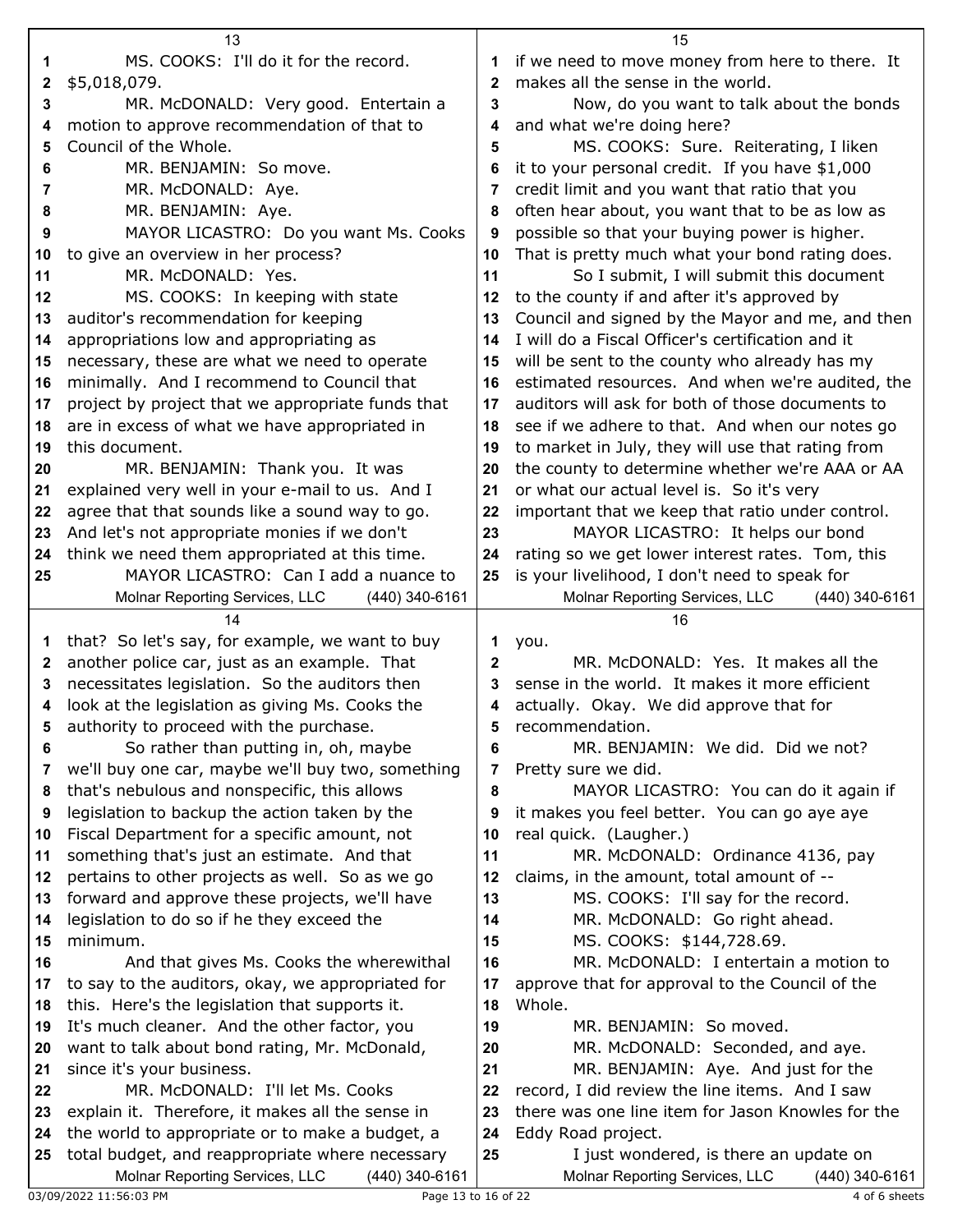|              | 17                                                                                                  |                | 19                                                                                       |
|--------------|-----------------------------------------------------------------------------------------------------|----------------|------------------------------------------------------------------------------------------|
| 1            | the planting of those trees? Is that going to                                                       |                | what we need to do in order to come out with the                                         |
| 2            | happen in the spring?                                                                               | $\mathbf{2}$   | best project that we can for the budget that we                                          |
| 3            | MAYOR LICASTRO: It is going to happen                                                               | 3              | have and something that will make us all happy                                           |
| 4            | in the spring. We had a back and forth with ODOT                                                    | 4              | that we can pay for, so thank you.                                                       |
| 5            | on permitting. First they said they needed one,                                                     | 5              | MAYOR LICASTRO: Let me just say, the                                                     |
| 6            | then they said we didn't, then they said we did.                                                    | 6              | last time I'm going to use these words slush                                             |
| 7            | We have received the permit. So Ms. Lyons has                                                       | 7              | funds. No one was malicious. There was no                                                |
| 8            | already gone in the field and tagged the trees.                                                     | 8              | intent to attack or cast aspersions, but the                                             |
| 9            | So with ODOT's permission and permit in hand, it                                                    | 9              | auditors, they're funny people. They find little                                         |
| 10           | will be an early springtime project. Eddy Road                                                      | 10             | things. They go through our emails. They find                                            |
| 11           | will be approved radically with these beautiful                                                     | 11             | things in public record.                                                                 |
| 12           | trees, which are Columnar. Columnar, narrow in                                                      | 12             | For anybody that's a CPA or accountant,                                                  |
| 13           | scope.                                                                                              | 13             | that just has a negative connotation. So I think                                         |
| 14           | MR. BENJAMIN: Yeah.                                                                                 | 14             | when it comes to our e-mails, be careful what                                            |
| 15           | MAYOR LICASTRO: So yes, the project is                                                              | 15             | words we use. They have impact. I don't want to                                          |
| 16           | going forward.                                                                                      | 16             | imply anyone was trying to do anything other than                                        |
|              |                                                                                                     | 17             | just look for an explanation, but that's why we                                          |
| 17           | MR. BENJAMIN: Okay. Great. Thank you.<br>MR. McDONALD: Anything else to come                        |                |                                                                                          |
| 18           |                                                                                                     | 18             | took exception to it, because the auditors would                                         |
| 19           | before the group that's not on my agenda?                                                           | 19             | see that as a red flag. I think we've dealt with                                         |
| 20           | MAYOR LICASTRO: Any other questions on                                                              | 20             | that. If they look at the minutes, we've                                                 |
| 21           | pay claims? I don't want to steal your thunder.                                                     | 21             | explained it thoroughly. I think we're good.                                             |
| 22           | I went through this and didn't see anything that                                                    | 22             | MS. HUFFMAN: I, myself, I'm not going                                                    |
| 23           | jumped out at me. Anything else?                                                                    | 23             | to call it a slush fund at the house anymore.                                            |
| 24           | MR. McDONALD: I didn't notice anything.                                                             | 24             | (Laughter.)                                                                              |
| 25           | MAYOR LICASTRO: Keep in mind that                                                                   | 25             | MAYOR LICASTRO: You can do it at your                                                    |
|              | Molnar Reporting Services, LLC<br>(440) 340-6161                                                    |                | Molnar Reporting Services, LLC<br>(440) 340-6161                                         |
|              |                                                                                                     |                |                                                                                          |
|              | 18                                                                                                  |                | 20                                                                                       |
| 1            | Cuyahoga Soil & Water conservation, we get                                                          | 1              | house.                                                                                   |
| $\mathbf{2}$ | reimbursed for that, the 6,000, we front that                                                       | $\mathbf{2}$   | MR. McDONALD: It's in the third drawer.                                                  |
| 3            | money and get reimbursed. It's a grant. We                                                          | 3              | (Laughter.)                                                                              |
| 4            | already applied for the grant.                                                                      | 4              | MAYOR LICASTRO: I wish I had a slush                                                     |
|              | MR. McDONALD: Very good.                                                                            |                | fund at home.                                                                            |
| 6            | MAYOR LICASTRO: Okay.                                                                               | 6              | MS. HUFFMAN: I didn't say it was big.                                                    |
| 7            | MR. McDONALD: Okay. Then anything else                                                              | $\overline{7}$ | MR. MATTY: Mr. Chairman, and I might                                                     |
| 8            | to come before the group here gathered?                                                             | 8              | have missed it, but what is the committee doing                                          |
| 9            | MS. HUFFMAN: I do.                                                                                  | 9              | with Resolution 1245 on the DS Architects?                                               |
| 10           | MR. McDONALD: Ms. Huffman.                                                                          | 10             | MAYOR LICASTRO: We referred that to                                                      |
| 11           | MS. HUFFMAN: I would just like to thank                                                             | 11             | Committee of the Whole.                                                                  |
| 12           | the Finance Committee and Ms. Cooks for all your                                                    | 12             | MR. MATTY: Thank you.                                                                    |
| 13           | work with the financials, because some things                                                       | 13             | MAYOR LICASTRO: That will be discussed                                                   |
| 14           | that occur here or were said here tonight are                                                       | 14             | at length.                                                                               |
| 15           | things that I learned.                                                                              | 15             | MR. MATTY: I just want to make my                                                        |
| 16           | So I did not know that it was not the                                                               | 16             | notes. Thank you.                                                                        |
| 17           | right thing to call something a slush fund, so                                                      | 17             | MR. McDONALD: Anything else?                                                             |
| 18           | thank you very much. And I appreciate the                                                           | 18             | MR. BENJAMIN: We don't want to                                                           |
| 19           | explanation about bonds and bond ratings,                                                           | 19             | disappoint Jim, so we might want to take at least                                        |
| 20           | especially since we are about to move into an                                                       | 20             | the next five minutes. (Laughter.)                                                       |
| 21           | endeavor that is going to --                                                                        | 21             | MR. PUFFENBERGER: I only get five?                                                       |
| 22           | MR. McDONALD: Big bonds.                                                                            | 22             | (Laughter.)                                                                              |
| 23           | MS. HUFFMAN: Yeah, challenge us all to                                                              | 23             | MR. BENJAMIN: I don't think I remember                                                   |
| 24           | really put on our thinking caps and listen to                                                       | 24             | ending Finance Committee meeting early.                                                  |
| 25           | those who know and have experience in this area<br>Molnar Reporting Services, LLC<br>(440) 340-6161 | 25             | MAYOR LICASTRO: There is not a Dr.<br>Molnar Reporting Services, LLC<br>$(440)$ 340-6161 |